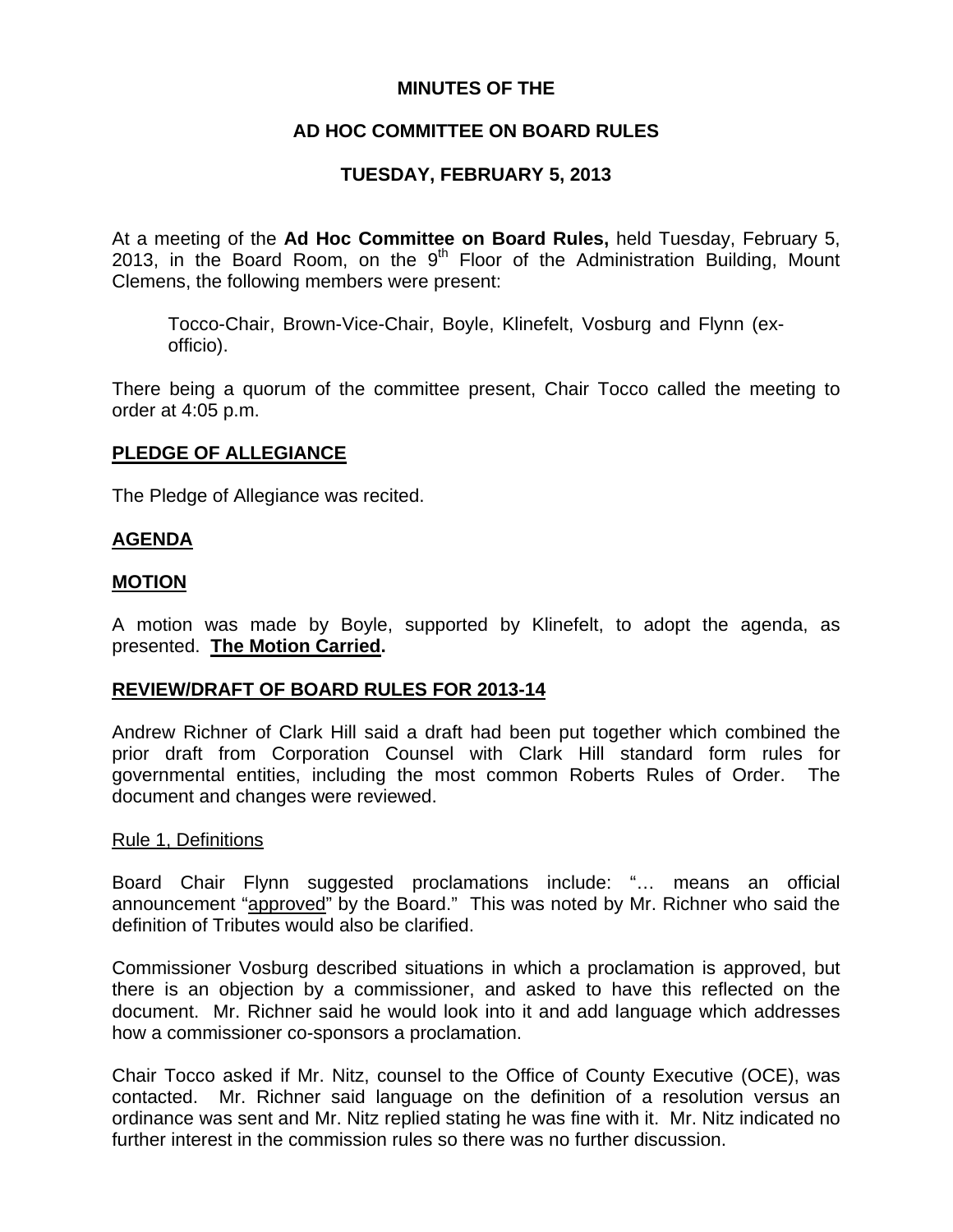Chair Tocco stated that she wanted to avoid any discrepancy in definitions between the Board and the OCE. Mr. Brumbaugh noted the Executive has no input into the Board's rules.

## Rule 2, Organizational Meeting and Election of Officers

Mr. Brumbaugh suggested the following introductory language be used: "At the first meeting of each odd numbered year," as it would be consistent with the next paragraph. He also stated the first sentence on page 2 should include the following language: "And the second order of business shall be the election of a Sergeant-at-Arms."

Both changes were agreed to by committee.

## Rule 5, Duties of Officers

Commissioner Klinefelt noted the statement: "Except where permission is otherwise granted by the Chairperson, discussion of opened agenda items shall be limited to Commissioners," was located in two places. Mr. Richner said it should remain in Rule 8.

## Rule 6, Duties of Commissioners

Mr. Brumbaugh noted that currently Rule 6 is the same as Rule 11 and suggested that Rule 6 be the first paragraph with the  $2^{nd}$  sentence deleted. He said Rule 11 would become Rule 7 and others be renumbered.

The committee agreed to use the word "shall" in the rule and that the last paragraph in Rule 15 would be deleted.

## Rule 8, Motions

Comments and discussion took place as to whether the chair should determine what motions should be in writing, and suggested language that would provide guidelines and also allow latitude.

Mr. Richner referred to the first paragraph and suggested leaving language "if requested by the Chairperson" (in brackets) in Rule 8 and adding to Rule 9, and deleting "any Commissioner" in Rule 8.

That was agreed to by committee.

Mr. Brumbaugh referred to page 4, item "c", last sentence, and suggested the word "shall" be used, since that is what Roberts Rules uses. The change was agreed to by the committee.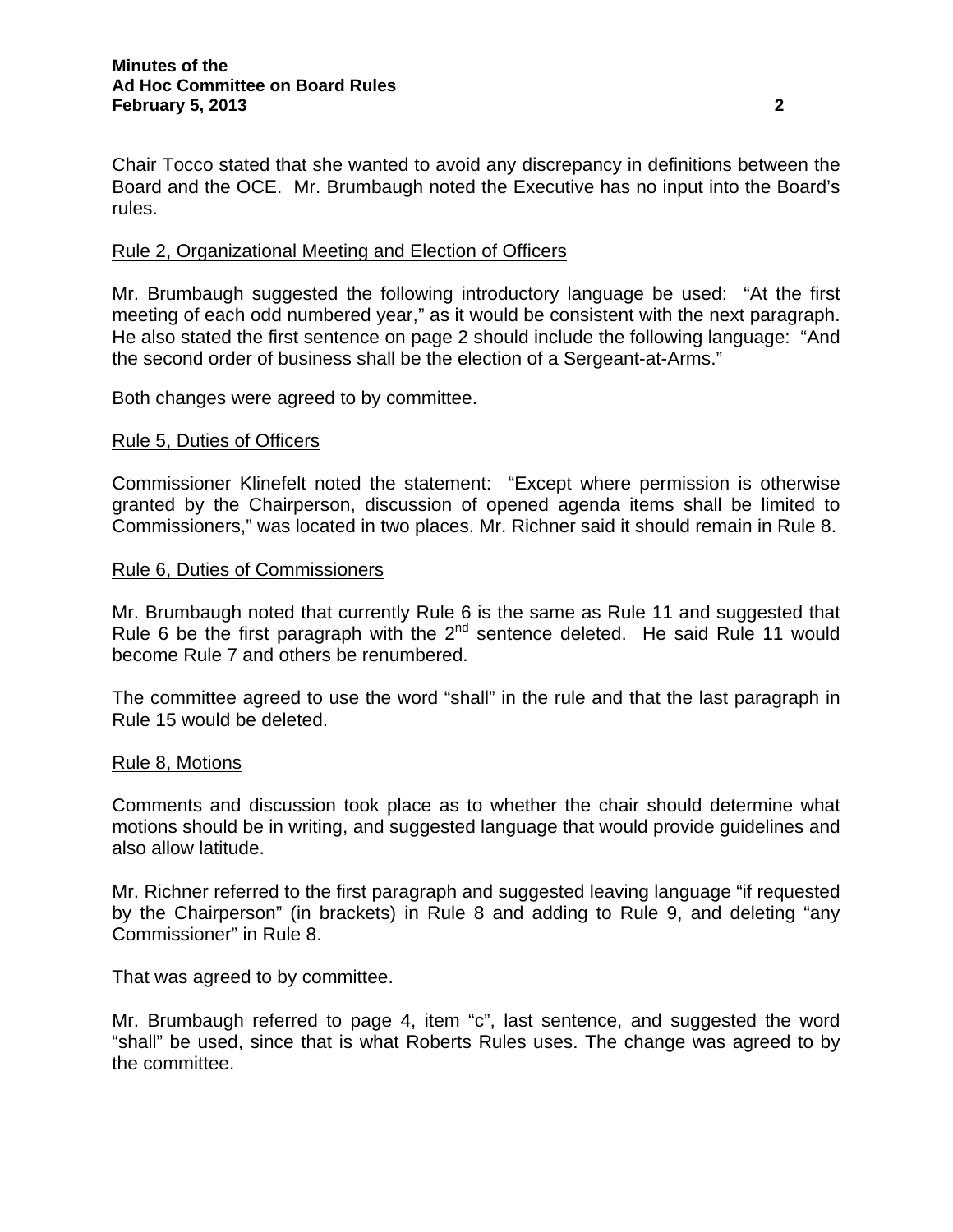## Rule 9, Ordinances and Resolutions

Mr. Richner noted that the first two sentences are from the Charter, but indicated he will modify the language of the last sentence per previous discussion and include "with discretion of the chair" language.

## Rule 11, Attendance

Rule 11 was removed and renumbered as Rule 7.

## Rule 12, Meeting Notices

Mr. Brumbaugh referred to the third paragraph and suggested changing "special" to "all meetings." The committee agreed.

## Rule 14, Special Meetings

Mr. Brumbaugh provided background information. He suggested that the first sentence include "A chairperson has the authority to call a meeting of the board."

With this change, special meetings would refer to the statutory authority of a group of commissioners and that process for calling a meeting.

After some discussion, Chair Tocco stated that Mr. Brumbaugh and Mr. Richner would discuss further and develop language for special and emergency meetings.

#### Rule 15, Voting Method

After discussion regarding roll calls, Mr. Richner said he will circulate language, for the roll calls to be rotational, with the maker and supporter first and chairperson last.

#### Rule 17, Reconsideration

Committee agreed to go back to Roberts Rules for Rule 17 and to also include it on page 4.

#### Rule 18, Committee and Subcommittee

Chair Tocco noted that Health and Community Services should be Health and Human Services.

#### Rule 19, Duties of the Clerk

Following a question from Commissioner Klinefelt about whether or not the Clerk can be excluded from closed sessions, Mr. Richner said he would review.